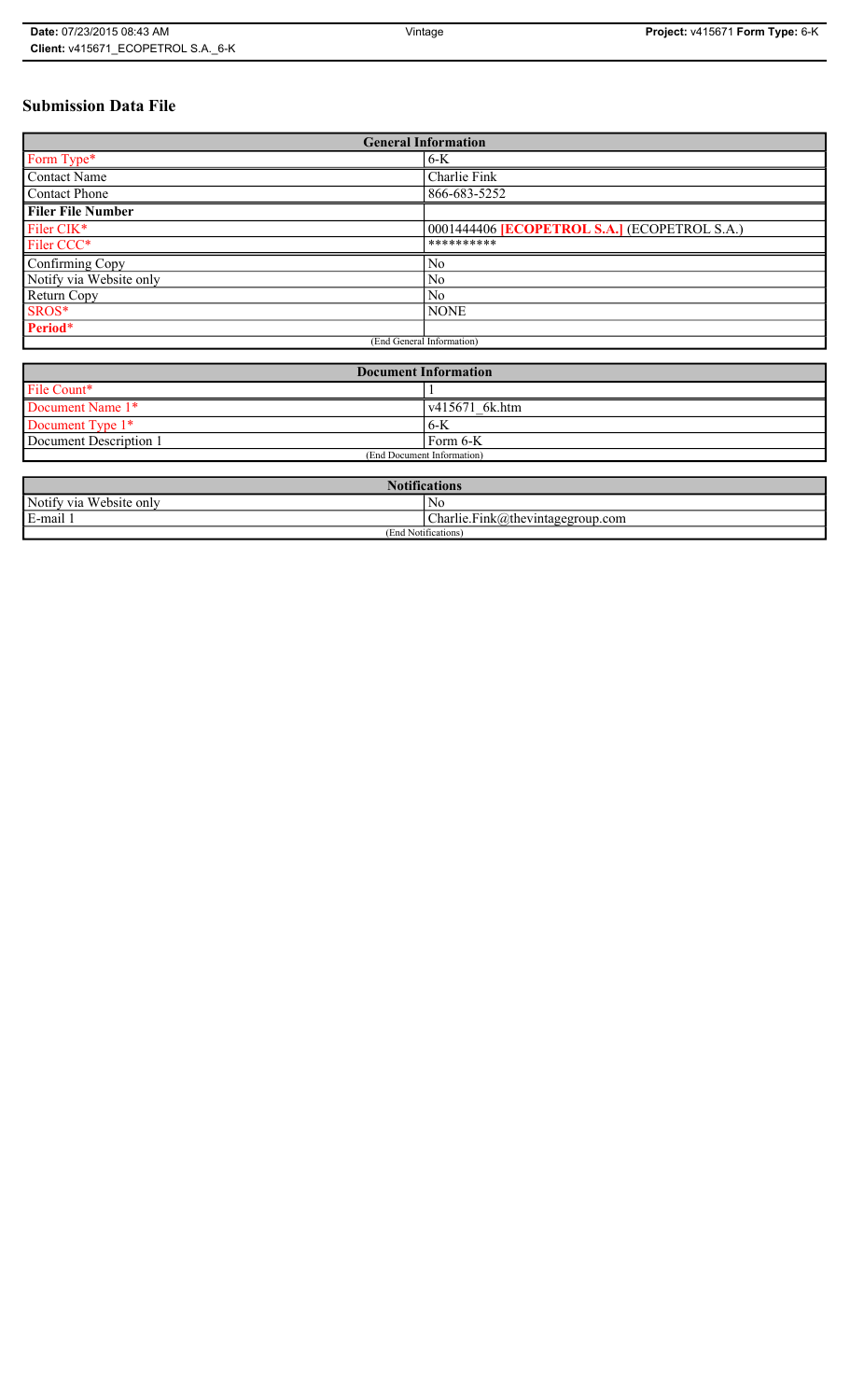#### **UNITED STATES SECURITIES AND EXCHANGE COMMISSION Washington, D.C. 20549**

#### **FORM 6-K**

# **REPORT OF FOREIGN PRIVATE ISSUER PURSUANT TO RULE 13a-16 OR 15d-16 UNDER THE SECURITIES EXCHANGE ACT OF 1934**

For the month of July, 2015 Commission File Number 001-34175

ECOPETROL S.A.

(Exact name of registrant as specified in its charter)

N.A.

(Translation of registrant's name into English)

COLOMBIA

(Jurisdiction of incorporation or organization)

Carrera 13 No. 36 – 24

BOGOTA D.C. – COLOMBIA (Address of principal executive offices)

Indicate by check mark whether the registrant files or will file annual reports under cover of Form 20-F or Form 40-F.

Form 20-F  $\boxtimes$  Form 40-F  $\Box$ 

Indicate by check mark if the registrant is submitting the Form 6-K in paper as permitted by Regulation S-T Rule 101(b)(1)

 $Yes \Box No \boxtimes$ 

Indicate by check mark if the registrant is submitting the Form 6-K in paper as permitted by Regulation S-T Rule 101(b)(7)

 $\mathbf{Y}\mathbf{es} \ \Box \ \mathbf{No} \ \overline{\mathbf{\mathbf{\Xi}}}$ 

Indicate by check mark whether the registrant by furnishing the information contained in this form is also thereby furnishing the information to the Commission pursuant to Rule 12g3-2(b) under the Securities Exchange Act of 1934.

# $Yes \Box No \boxtimes$

If "Yes" is marked, indicate below the file number assigned to the registrant in connection with Rule 12g3-2(b): 82-  $N/A$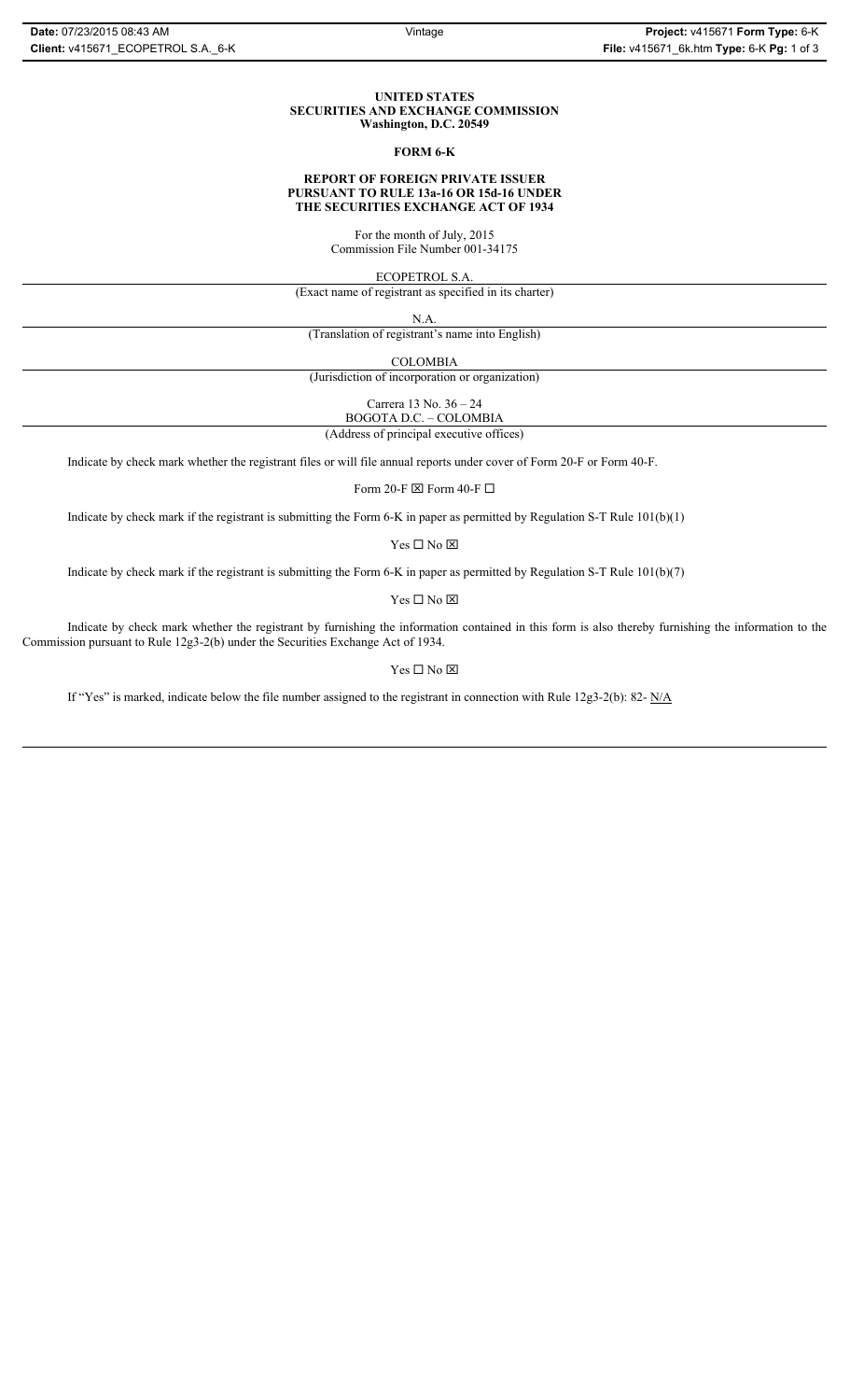## **Modification in Ecopetrol S.A.'s Capital Stock Structure**

Ecopetrol S.A. (BVC: ECOPETROL; NYSE: EC; TSX: ECP) hereby informs that, following the approval of an amendment to Ecopetrol's bylaws at the Shareholders' Assembly held on March 26<sup>th</sup>, 2015, which increased the par value per share of Ecopetrol's shares from COL\$250 to COL\$609, Ecopetrol's new registered capital stock and outstanding shares are as follows:

|                                          | <b>Prior Capital Stock</b><br><b>Structure</b> | 2015 Capitalization    | <b>New Capital Stock</b><br><b>Structure</b> |
|------------------------------------------|------------------------------------------------|------------------------|----------------------------------------------|
| Authorized Capital<br>(COLS)             | 15,000,000,000,000.00                          | 21,540,000,000,000.00  | 36,540,000,000,000.00                        |
| Unsubscribed Capital<br>(COLS)           | (4,720,825,385,951.00)                         | (6,779,105,254,226.00) | (11,499,932,933,671.00)                      |
| <b>Diluted Capital</b><br>(COLS)         | $\overline{\phantom{0}}$                       | (2,293,494.00)         |                                              |
| Subscribed and Paid-in Capital<br>(COLS) | 10,279,174,614,049.00                          | 14,760,892,452,280.00  | 25,040,067,066,329.00                        |
| Par Value per Share<br>(COLS)            | 250.00                                         | 359.00                 | 609.00                                       |
| <b>Total Outstanding Shares</b>          | 41,116,698,456                                 |                        | 41,116,694,690(1)                            |

 $(1)$  3,766 shares representing those shareholders who voted against the amendment proposal were cancelled on July 13, 2015 as required under the Colombian law. Those shareholders received compensation in the amount of COL\$609 per share.

#### **Bogota, Colombia, July 22, 2015**

*Ecopetrol is the largest company in Colombia and is an integrated oil and gas company; it is among the top 40 oil companies in the world and among the top four oil companies in Latin America. Besides Colombia – where it generates over 60% of the national production – it has exploration and production activities in Brazil, Peru, and the US (Gulf of Mexico). Ecopetrol owns the largest refinery in Colombia, most of the pipeline and multi-product pipeline network in the country, and is significantly increasing its participation in bio-fuels.* 

*This release contains statements that may be considered forward looking statements within the meaning of Section 27A of the U.S. Securities Act of 1933 and Section 21E of the U.S. Securities Exchange Act of 1934. All forward-looking statements, whether made in this release or in future filings or press releases or orally, address matters that involve risks and uncertainties, including in respect of the Company's prospects for growth and its ongoing access to capital to fund the Company's business plan, among others. Consequently, changes in the following factors, among others, could cause actual results to differ materially from those included in the forward-looking statements: market prices of oil and gas, our exploration and production activities, market conditions, applicable regulations, the exchange rate, Ecopetrol's competitiveness and the performance of Colombia's economy and industry, to mention a few. We do not intend, and do not assume any obligation to update these forward-looking statements.*

#### **For further information, please contact:**

---------------------------------------

**Head of Corporate Finance and Investor Relations** María Catalina Escobar Hoyos Phone: (+571) 234 5190 E-mail: investors@ecopetrol.com.co

**Media Relations (Colombia)**  Jorge Mauricio Tellez Phone: + 571-234-4329 e-mail: mauricio.tellez@ecopetrol.com.co

2